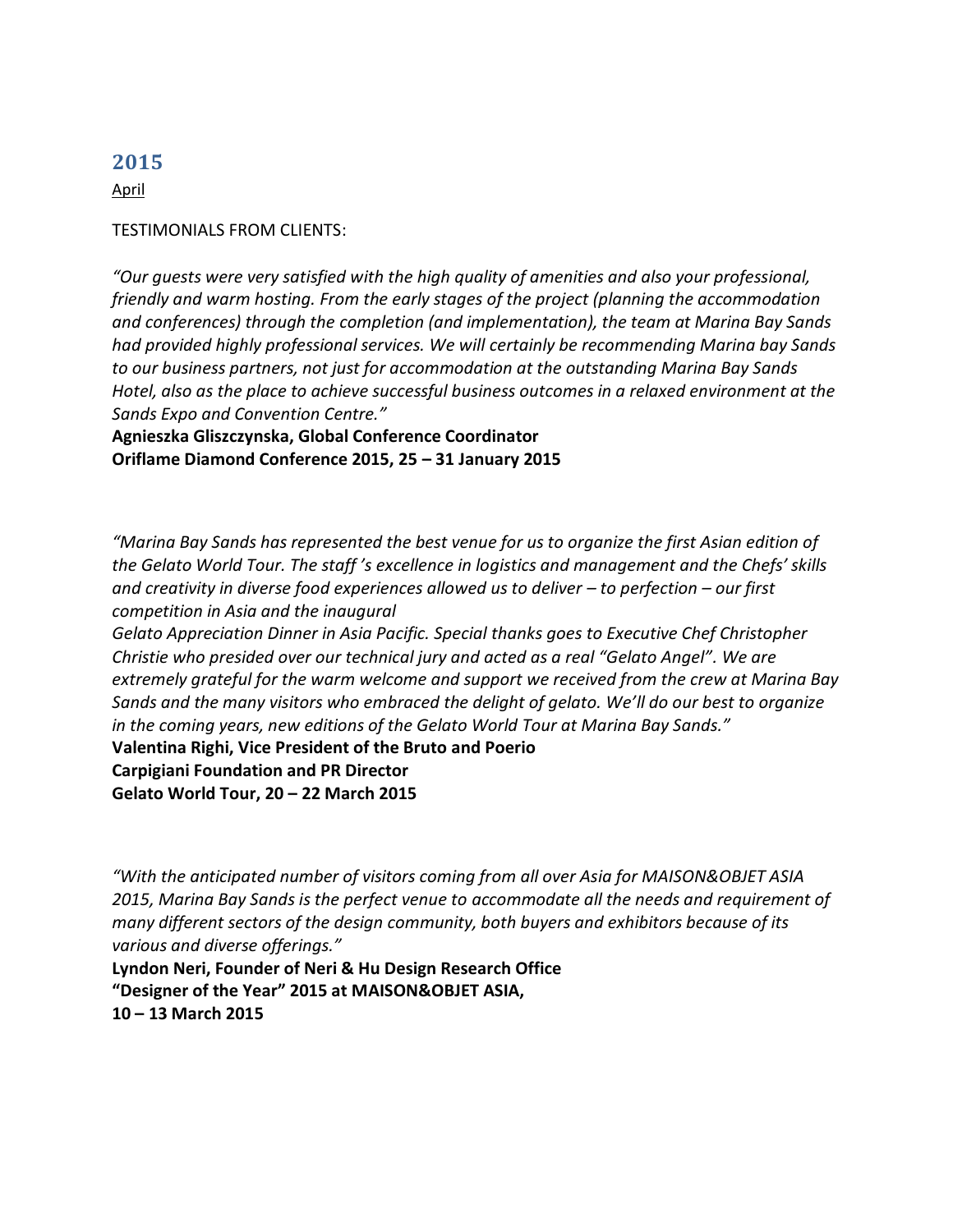**January** 

#### TESTIMONIALS FROM CLIENTS:

*"The second Responsible Business Forum on Sustainable Development was recognised as one of the world's greenest and most sustainably-produced events in 2013, largely due to the industry leading commitment of our host venue and sustainability partner, Marina Bay Sands. For our latest event in 2014, Marina Bay Sands helped us to raise the sustainability bar even higher in many ways including real-time energy use displayed throughout the venue, a sustainable seafood meal for our dinner and further reduced food waste."* 

**Tony Gourlay, Chief Executive of Global Initiatives Responsible Business Forum on Sustainable Development, 24–26 November 2014** 

*"With the extensive range of exhibits at furniPRO Asia, the event would have been impossible to deliver without the professional support we received from the Marina Bay Sands MICE Team. On behalf of the organising team, I would like to extend my heartfelt thanks to Jun and his team for being so responsive and supportive to ensure that the event ran smoothly."* 

**Mathias Kuepper, General Manager, Exhibitions & Conferences, Koelnmesse Pte Ltd furniPRO Asia, 5–8 November 2014**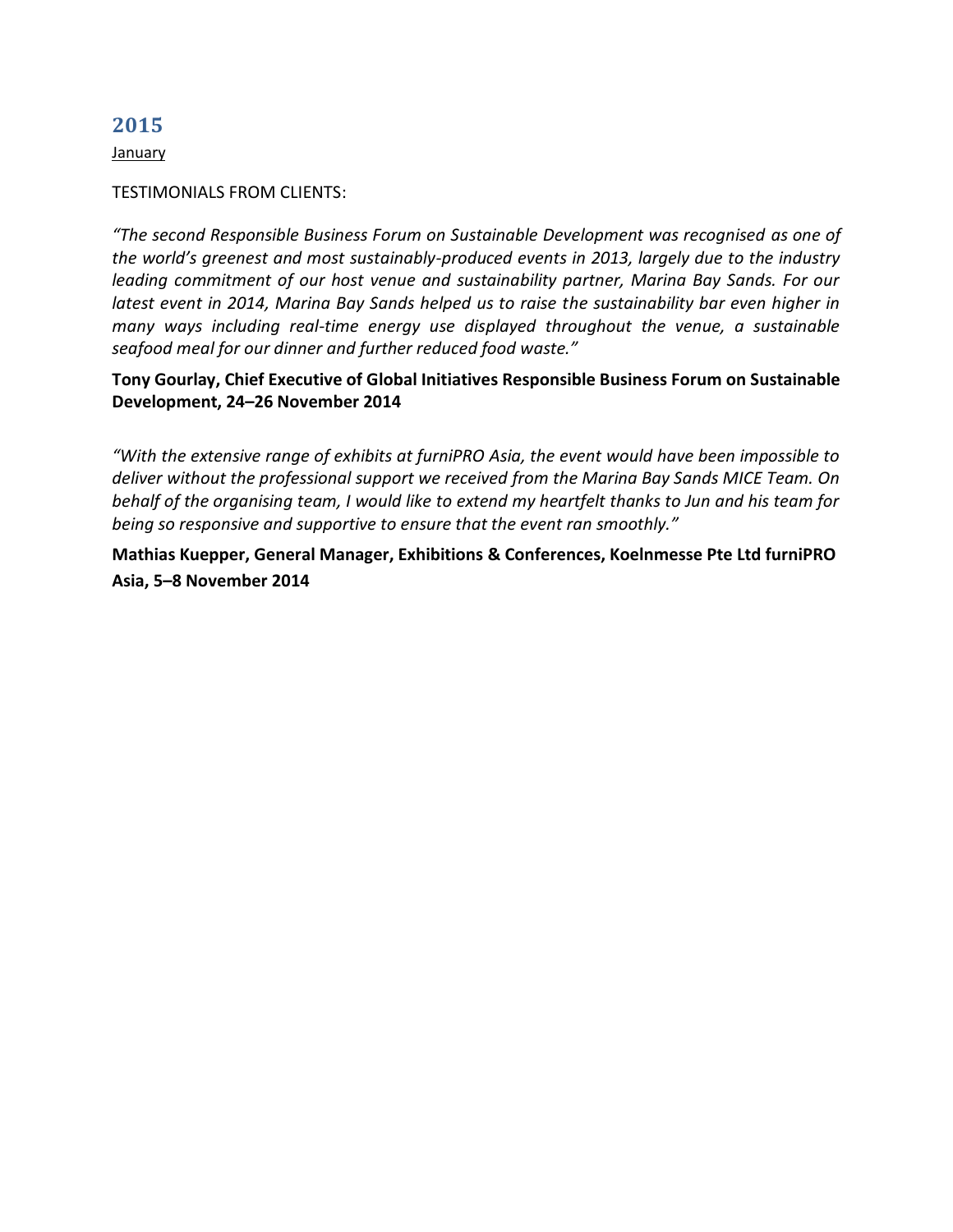September

#### TESTIMONIALS FROM CLIENTS:

*"The Marina Bay Sands MICE Team has been extremely supportive and accommodating in helping the Build Eco Xpo (BEX) Asia 2014 and International Green Building Conference (IGBC) 2014 achieve their sustainable event objectives. It has been a wonderful experience working alongside the team who attended to our requests promptly and professionally. BEX Asia 2014 and IGBC 2014 saw international exhibitors, visitors, delegates and media from across the globe, and the show was an extensive project not only in terms of its audience numbers but also in terms of exhibitor showcase and set-up. The MICE team played a crucial role in facilitating logistical arrangements and proved to be an integral part of us in achieving great success at BEX Asia/IGBC 2014. Marina Bay Sands is certainly the ideal location for BEX Asia/IGBC with its comprehensive one-stop event solutions and services, including meeting our technical needs, e.g. AV equipment. Without the strong support from the team, BEX Asia/IGBC would not have achieved such great success."* 

**Louise Chua, Business Development Director and Project Director, Reed ExhibitionsBuild Eco Xpo (BEX) Asia 2014, 1-3 September 2014**

*"Fantasia by Escriba 2014 was a world's first and largest culinary entertainment show. It was a monumentally complex show to deliver plus we had an extremely challenging timeline to set up. The show would have been impossible to deliver without the thoroughly professional support we received from every Marina Bay Sands department involved. We look forward to putting our shows on at Marina Bay Sands again".*

# **Lui Khang, Executive Director, Escriba Events Pte LtdFantasia by Escriba 2014, 21-24 August 2014**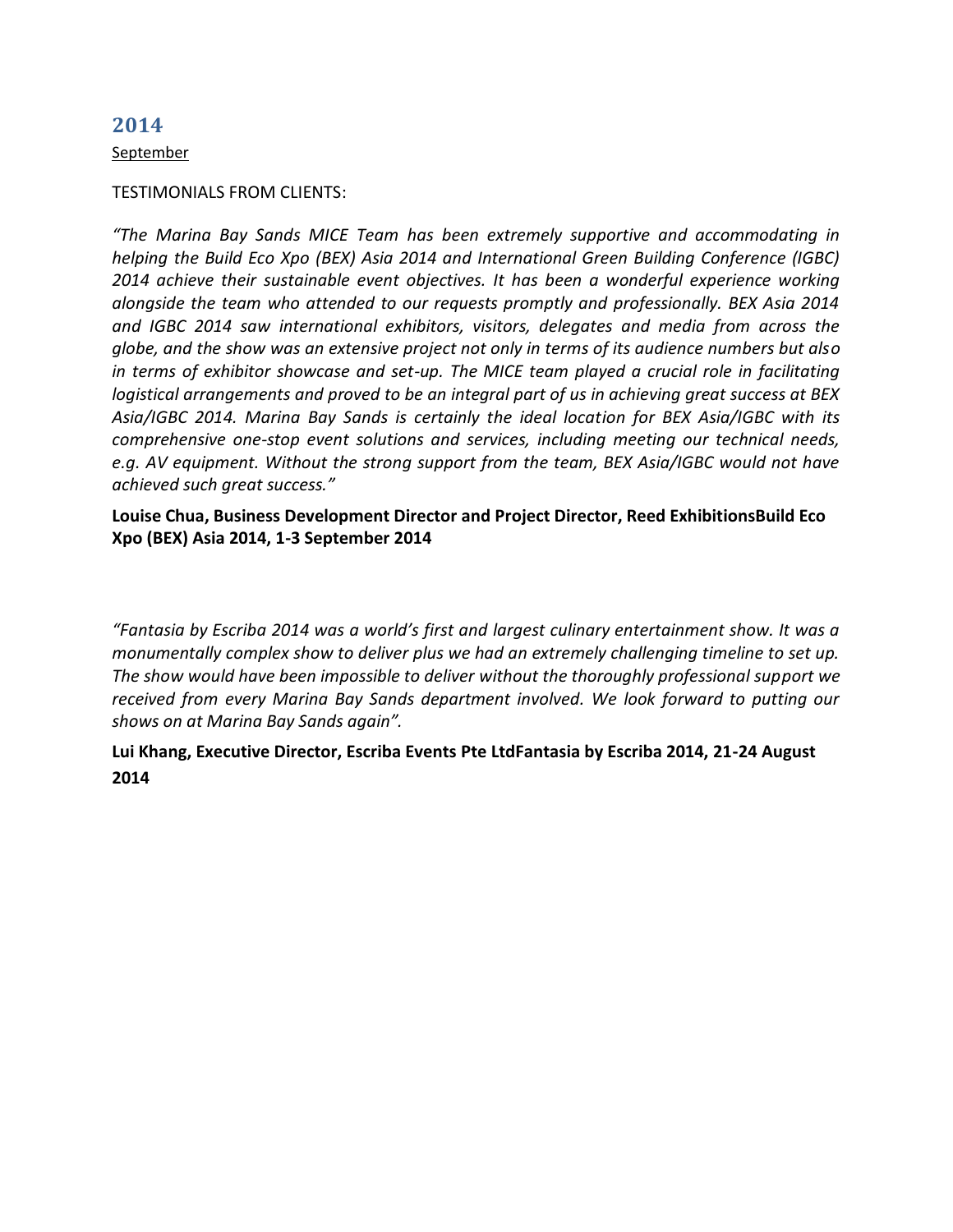June

### TESTIMONIALS FROM CLIENTS AND DELEGATES:

*"Once again, TFWA Asia Pacific Exhibition & Conference 2014 exceeded all expectations in terms of visitors, number of stands, size of exhibition space and attendance at its conference, workshops and social events. Although the majority of our delegates originate in Asia, we also welcomed senior executives from Europe, the Middle East, Africa and the Americas, all of them representing major duty free & travel retail operators, retailers as well as celebrated international brands. With such a prestigious and demanding audience, we were expected to provide facilities and services of the highest quality. In this regard, Marina Bay Sands is a valued partner which has proven to be efficient, professional and courteous in every aspect of this event."*

**Cécile Lamotte, Marketing Director, Tax Free World Association Tax Free World Association Asia Pacific Conference & Exhibition, 11-15 May 2014**

*"It has been a wonderful experience and opportunity to work with such a professional team for the recent Gender Aesthetics Congress. I would like to highlight and personally express my heartfelt thanks to the Marina Bay Sands MICE team for going over and beyond to ensure the smooth delivery of the event. Working with multiple teams, chefs, AV and security to get everything running in sync is tough, and so was reacting to last minute requests and paying attention to the numerous rooming requirements. But Marina Bay Sands was able to execute everything seamlessly and professionally with clockwork precision. Thank you once again!"* **Isaac Yeo (Mr), Operations Manager, Ezyhealth Conferences & Events Pte Ltd Gender Aesthetics Congress Asia, 25-27 April 2014**

*"The scientific meeting was a huge success and part of the credit goes to the organisers of this convention centre. Having attended several meetings across the globe, I can confidently rate this convention centre as one of the best. Again, kudos to all the employees who are always eager to do their assigned jobs with passion and a big smile. Thank you Singapore."* **Shankar Gopinath, M.D., FAANS, FACS, Meeting Delegate ANZCA and FPM Annual Scientific Meeting, 5-9 May 2014**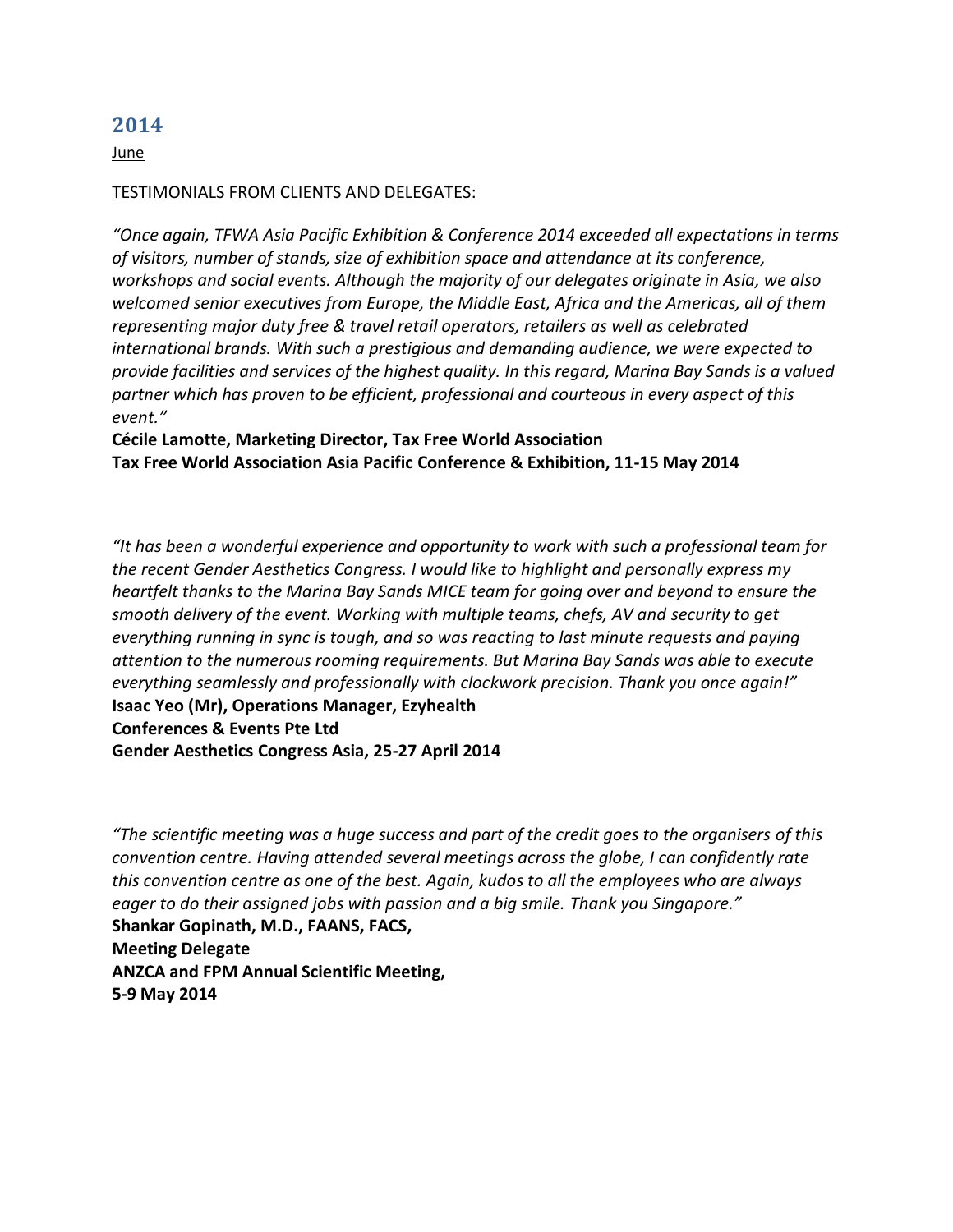March

### TESTIMONIALS FROM CLIENTS:

*"A successful and beautiful partnership requires strong vision and synergies from both sides. Art Stage Singapore and Marina Bay Sands have been offering incomparable quality experiences to our guests from around the world. We have become one of the destinations for all these globe trotters."*

**Lorenzo Rudolf, Fair Director, Art Stage Singapore Art Stage Singapore, January 2014** 

*"Organising a new event in Singapore when you are based in Paris is not an easy job. Staff and management from Marina Bay Sands have been key in the success of the event as they really helped us and worked closely with our team as a real partner. They always tried to find solutions especially for an event like Maison Objet which required a high level of detail and attention due to the high-end positioning of the show and high expectations from our customers. With Marina Bay Sands, we are clearly confident that our event can grow and we can deliver strong and quality service to our customers."*

**Philippe Brocart, Filiale des Ateliers d'Art de France et de Reed Expositions France Maison et Objet, March 2014**

*"We would like to commend Marina Bay Sands for the excellent service provided during our annual dinner held at the Orchid Ballroom. We were impressed by the level of service and would also like to commend the chefs for the outstanding standard of food for such a large number of guests. We are now planning our annual dinner 2014 and will definitely consider Marina Bay Sands for our next event."*

**Singapore Manual & Mercantile Workers' Union (SMMWU) Annual Dinner, December, 2013**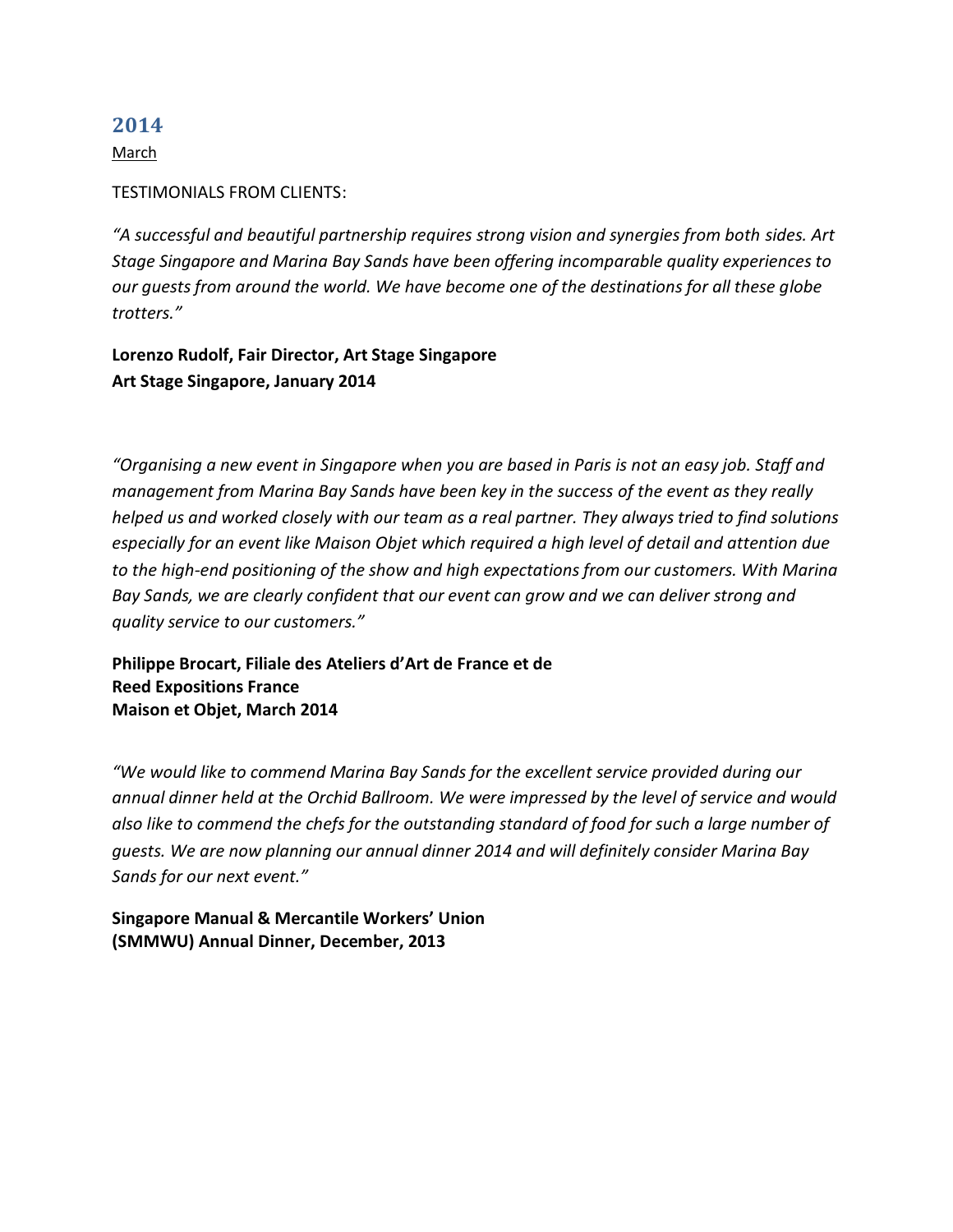December

#### TESTIMONIALS FROM CLIENTS:

*"Working with Marina Bay Sands was an extremely positive experience. Given the sustainability focus of our event, Marina Bay Sands was the ideal partner through their own operational commitment to reducing their carbon footprint and providing a high quality venue that was the perfect setting for senior policy makers and business leaders."* 

### **Anthony Gourlay, Chief Executive Officer, Global Initiatives Responsible Business Forum, November 2013**

*"Despite the never ending requests and various challenges that InterConnect 2013 presented, the event was a great success, thanks to the stellar team at Marina Bay Sands who impressed us with their desire to deliver in line with our needs, as well as flexibility to try new ideas. The catering team in particular, was such a positive, motivated and delightful team who met every request with a smile. The staff was extremely well trained and proud of their good work and deservedly so. It was very fortunate for us to have worked with such a professional team and we have no hesitation recommending the venue and F&B delivery to our colleagues and clients."* 

# **Caroline Bee, Vice President / Managing Director, George P Johnson Singapore Pte Ltd InterConnect, October 2013**

*"Marina Bay Sands has always been a trusted venue partner and stakeholder to help ensure the success execution of our events. With our sustainability theme and focus on being a truly green event for BEX Asia/IGBC, we worked closely with Marina Bay Sands on many fronts, from monitoring temperature, controlled lighting, providing recycle bins to food/waste management and reduction in plastic usage just to name a few. The total experience pleased our attendees, and they are proud to be part of this industry event."* 

### **Louise Chua, Project Director, Reed Exhibitions Build Eco Xpo (BEX) Asia, September 2013**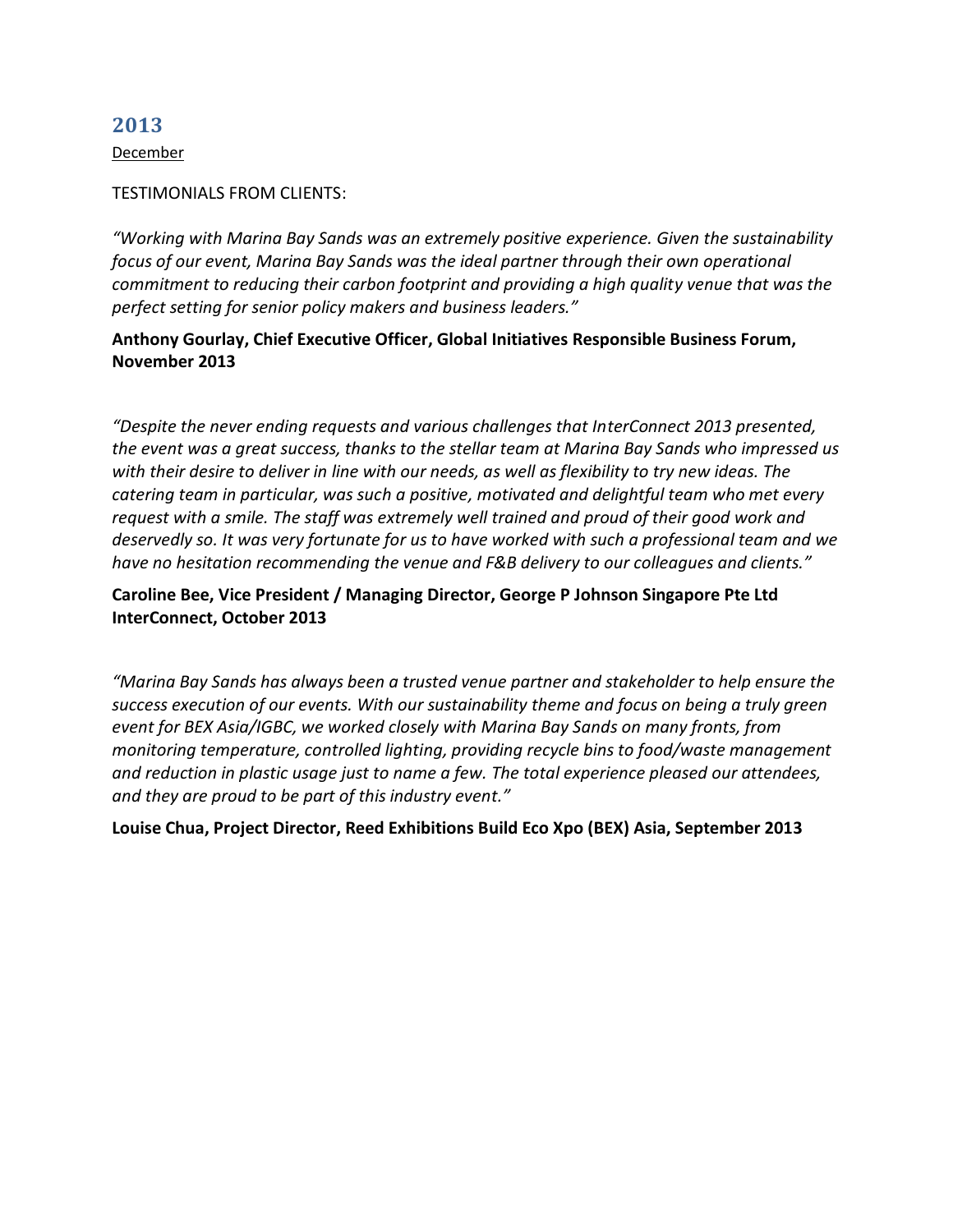**2013** September

#### TESTIMONIALS FROM CLIENTS:

*'The 2013 editions of CommunicAsia and BroadcastAsia were especially unique as the two tradeshows were, for the first time, held together at Marina Bay Sands. The combined event was a resounding success in many ways with accolades received from exhibitors, visitors, delegates and members of the media.* 

*Marina Bay Sands has again surpassed the quality benchmarks with tremendous effort demonstrated by your staff in ensuring that all five levels of the exhibition and convention complex experienced a courteous and effective service throughout the week, despite the presence of over 51,000 attendees.* 

*We appreciate this partnership with Marina Bay Sands and would like to thank everyone at Marina Bay Sands who contributed in ways big and small to help create a memorable and fruitful experience for all who were at CommunicAsia2013 and BroadcastAsia2013.'* 

### **Mr. Stephen Tan, Chief Executive, Singapore Exhibition Services CommunicAsia, June 2013**

*'The TFWA Asia Pacific event in May was a resounding success with more visitors, more exhibitors and a larger exhibition space than ever before. The switch from our usual venue to the Marina Bay Sands was arranged at the last minute because of circumstances outside our control. Not only did the Marina Bay Sands management team rise to the challenge and meet our diverse needs very efficiently, but it is now clear that the new venue was liked by the majority of participants who expressed a preference….. Marina Bay Sands proved to be an efficient and popular venue for TFWA Asia Pacific this year and we look forward to an even more successful event in 2014.'* 

#### **Erik Juul-Mortensen, President of Tax Free World Asia, May 2013**

*'The Marina Bay Sands MICE and Sustainability team has been extremely supportive and accommodating in helping the Joint Conference of HGM 2013 and 21 st International Congress of Genetics achieve its sustainable event objective. MCI is deeply committed to sustainability within its own enterprise and at client events. With a sophisticated approach to sustainability, Marina Bay Sands is the definitely the ideal partner for us in Singapore.* 

*Despite budget and time constraints, the sustainability and operations team were very proactive in providing greener solutions for the event. The conference's green initiative effort would not have achieved such a success without the strong support and participation from Marina Bay Sands.'*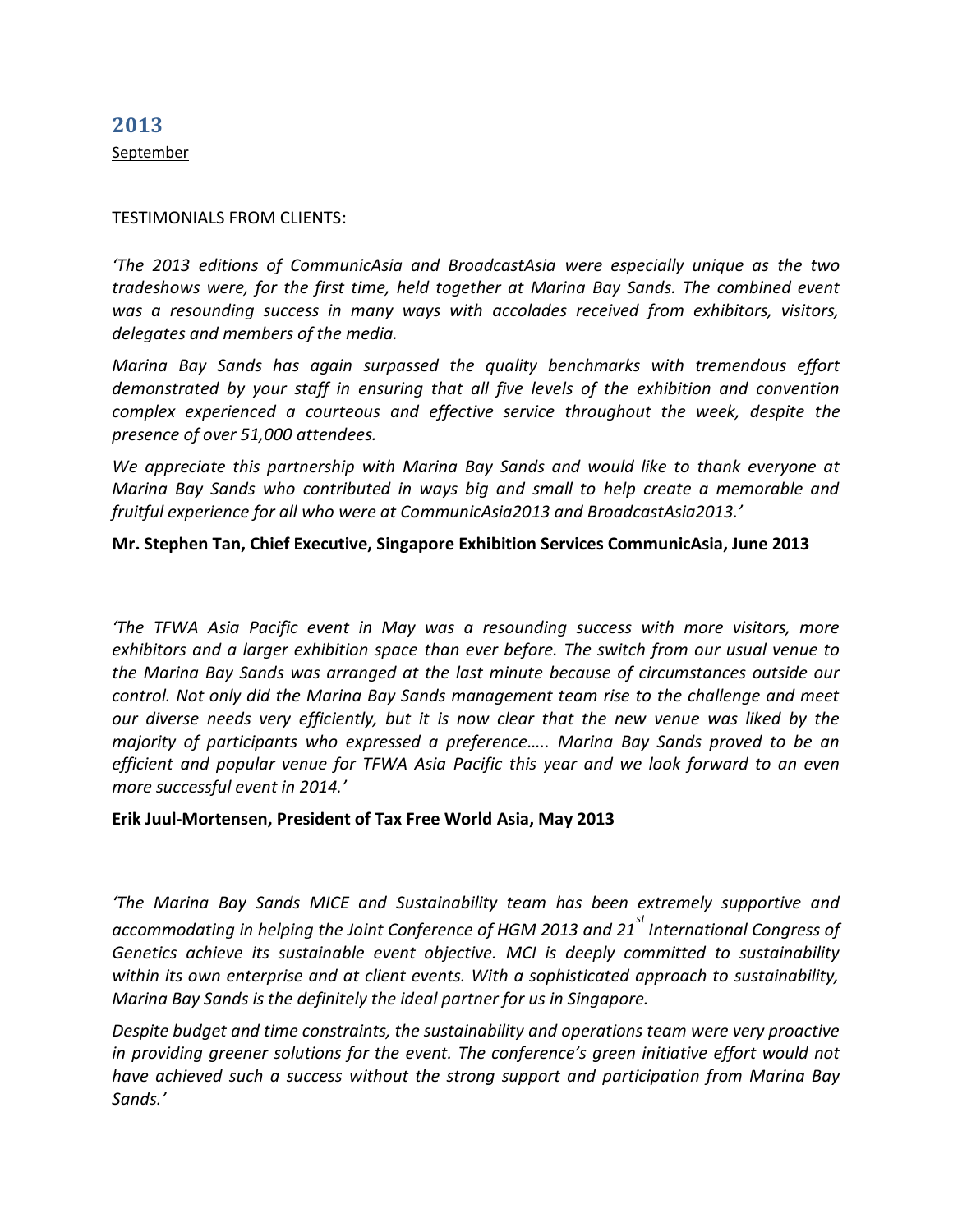**The Professional Congress Organising (PCO) Team, MCI Group Asia Pacific Human Genome Meeting / International Congress of Genetics, April 2013**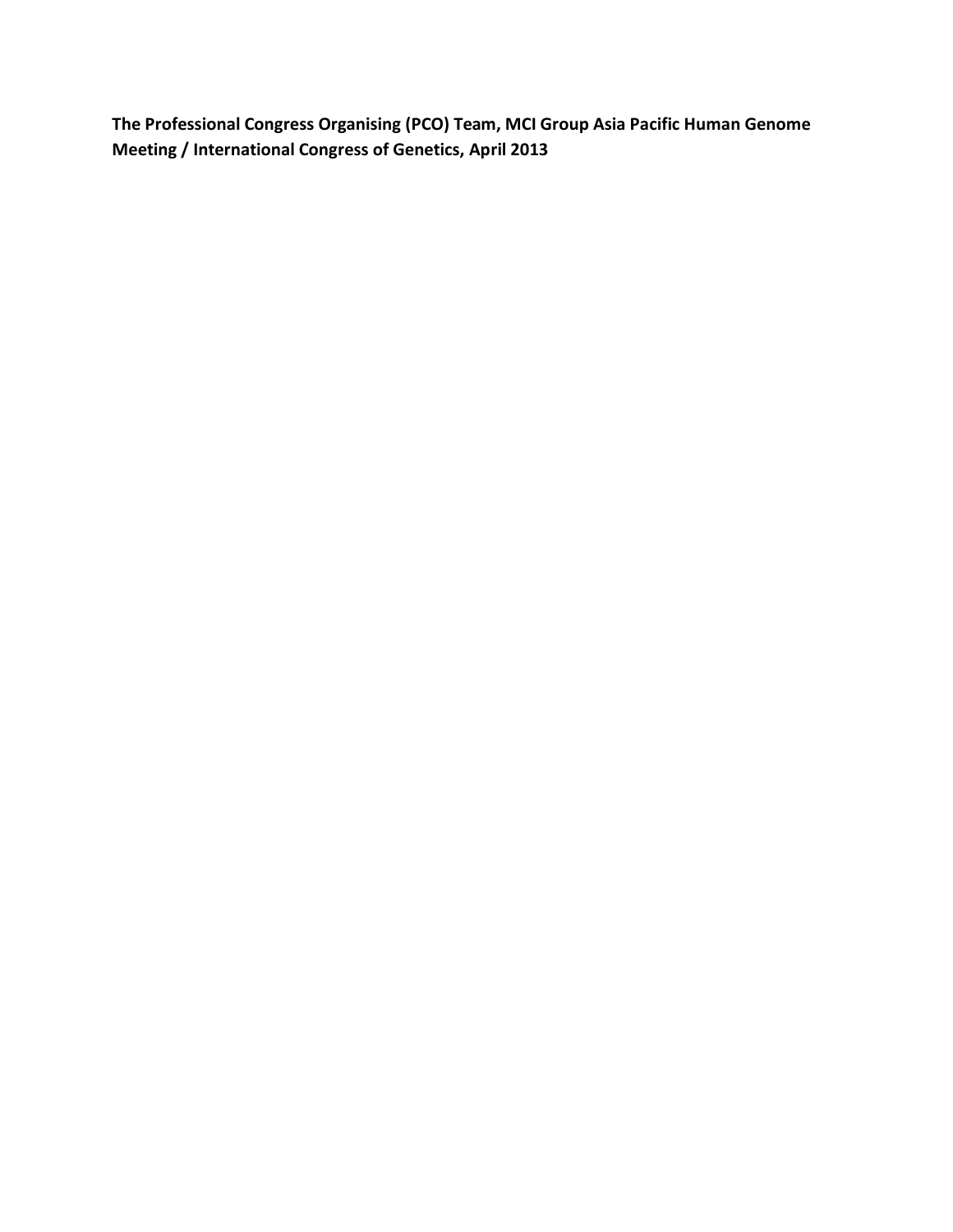February

#### TESTIMONIALS FROM CLIENTS:

*'My earnest appreciation goes out to the Marina Bay Sands team, who were involved in varied ways to ensure that our many diverse needs were more than adequately met in a capable and timely manner. Participants of CommunicAsia2012 and EnterpriseIT2012, ranging from exhibitors/visitors, conference speakers and delegates to the media, have repeatedly voiced their appreciation to being presented with such a unique experience whilst attending our event which is housed at a venue fortified with the highest standards. This high level of standard of services rendered to us, in areas including F&B, meeting rooms and hospitality facilities, empowered our shows to truly come to life.'* **Stephen Tan, Chief Executive, Singapore Exhibition Services, Organiser of CommunicAsia2012 and EnterpriseIT201, June 2012**

*'Build Eco Xpo (BEX) Asia, alongside the International Green Building Conference, is a dedicated green building event for the industry – and choosing Marina Bay Sands as the event venue proved to be an excellent decision with its ECO360° sustainability strategy, which includes innovative building design and responsible construction processes. We were able to work seamlessly with the venue to ensure that all our needs were met, thanks to the MICE ops team providing resourceful suggestions and ideas to complement our green efforts. Marina Bay Sands' central location in the heart of the city provides easy access for public transportation, and the low parking fees enabled quality visitors to spend maximum time at our event. Together with the professional service from Marina Bay Sands, we were able to execute and deliver a very successful event in 2012.'*

**Louise Chua, Project Director Build Eco Xpo (BEX) Asia 2012**

*'Choosing Marina Bay Sands to be the venue for the Dragon Fire World Championship Boxing Event proved to be the best decision we could have made. We were able to work seamlessly with the Marina Bay Sands' operations team to set up a spectacular Las Vegas-style boxing arena in the expo hall. The event was a huge success with the best fights at the best venue!'* **Tony Tolj, Head of Operations, Dragon Fire Championship Boxing Event Night, May 2012**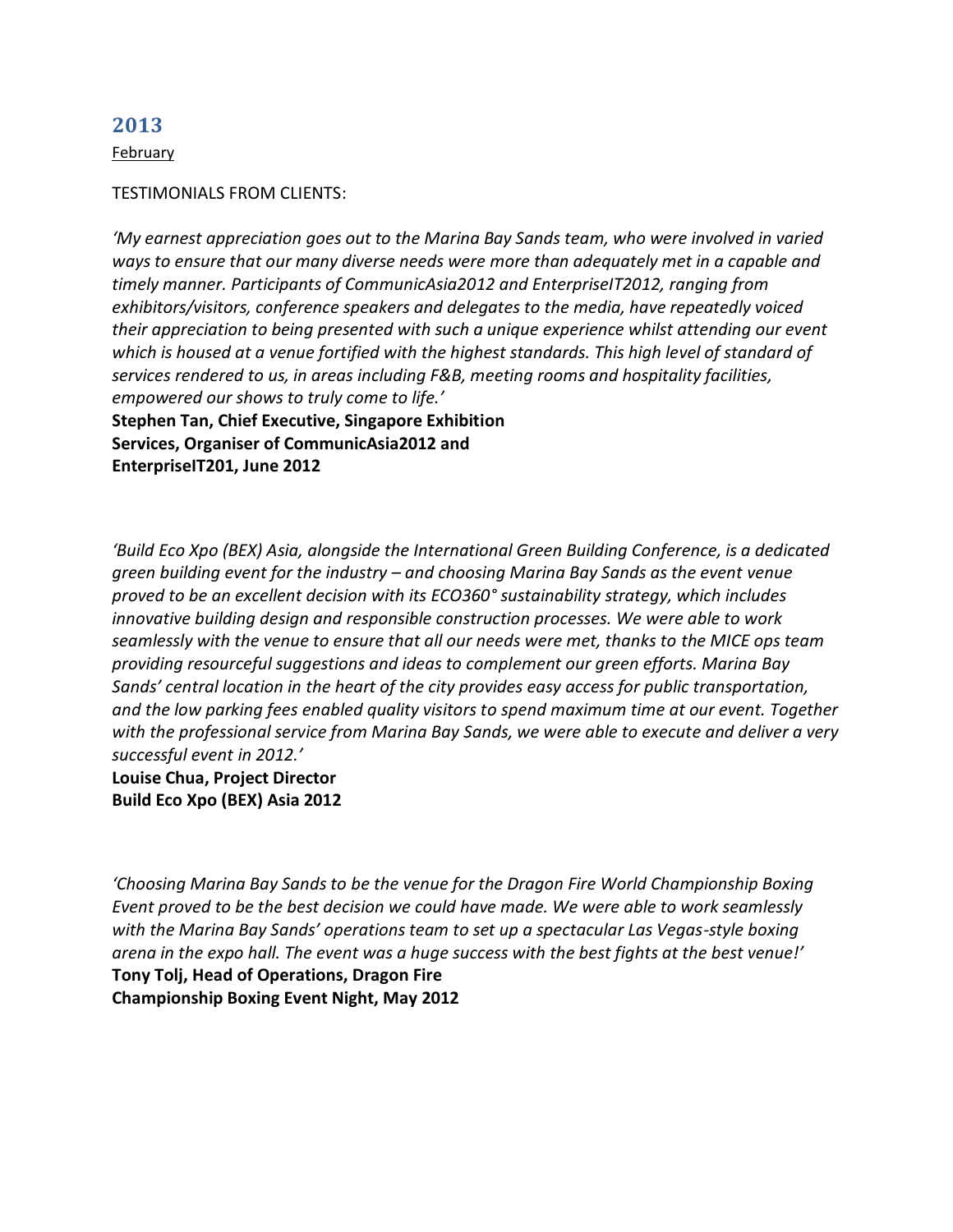July

### TESTIMONIALS FROM CLIENTS:

*"Marina Bay Sands was a true partner on the YPO-WPO Singapore GLC 2012 from every possible perspective. Marina Bay Sands consistently exhibited over the top service, from providing room keys to guests riding in from the airport, to excellent catering on two large socials and other meals on site, to providing very personal care to one of our staff members who was ill…all done in a spirit of service and hospitality. Marina Bay Sands was vested in our event from top management down to the line staff and the results were truly amazing."* **David Cook, Executive Director, International Events and Global Leadership Conference, YPO-WPO Young Presidents' Organization World Leadership Conference 2012, March 2012**

*"Choosing Marina Bay Sands to be the venue for the Dragon Fire's World Championship Boxing Event proved to be the best decision we could have made. We were able to work seamlessly with the Marina Bay Sands operations teams to set up a spectacular Las-Vegas style boxing arena in the expo hall. The event was a huge success with the best fights at the best venue!"* **Tony Tolj, Head of Operations, Dragon Fire Dragon Fire Championship Boxing Event Night, May 2012**

*"My earnest appreciation goes out to the Marina Bay Sands team, who were involved in varied ways to ensure that our many diverse needs were more than adequately met in a capable and timely manner. Participants of CommunicAsia 2012 and EnterpriseIT 2012, ranging from exhibitors/visitors, conference speakers and delegates, to the media, have repeatedly voiced their appreciation to being presented with such a unique experience whilst attending our event which is housed at a venue fortified with the highest standards. This high level of standard of services rendered to us, in areas including F&B, meeting rooms and hospitality facilities, empowered our shows to truly come to life."*

**Stephen Tan, Chief Executive, Singapore Exhibition Services, Organizer of CommunicAsia2012 and EnterpriseIT201, June 2012**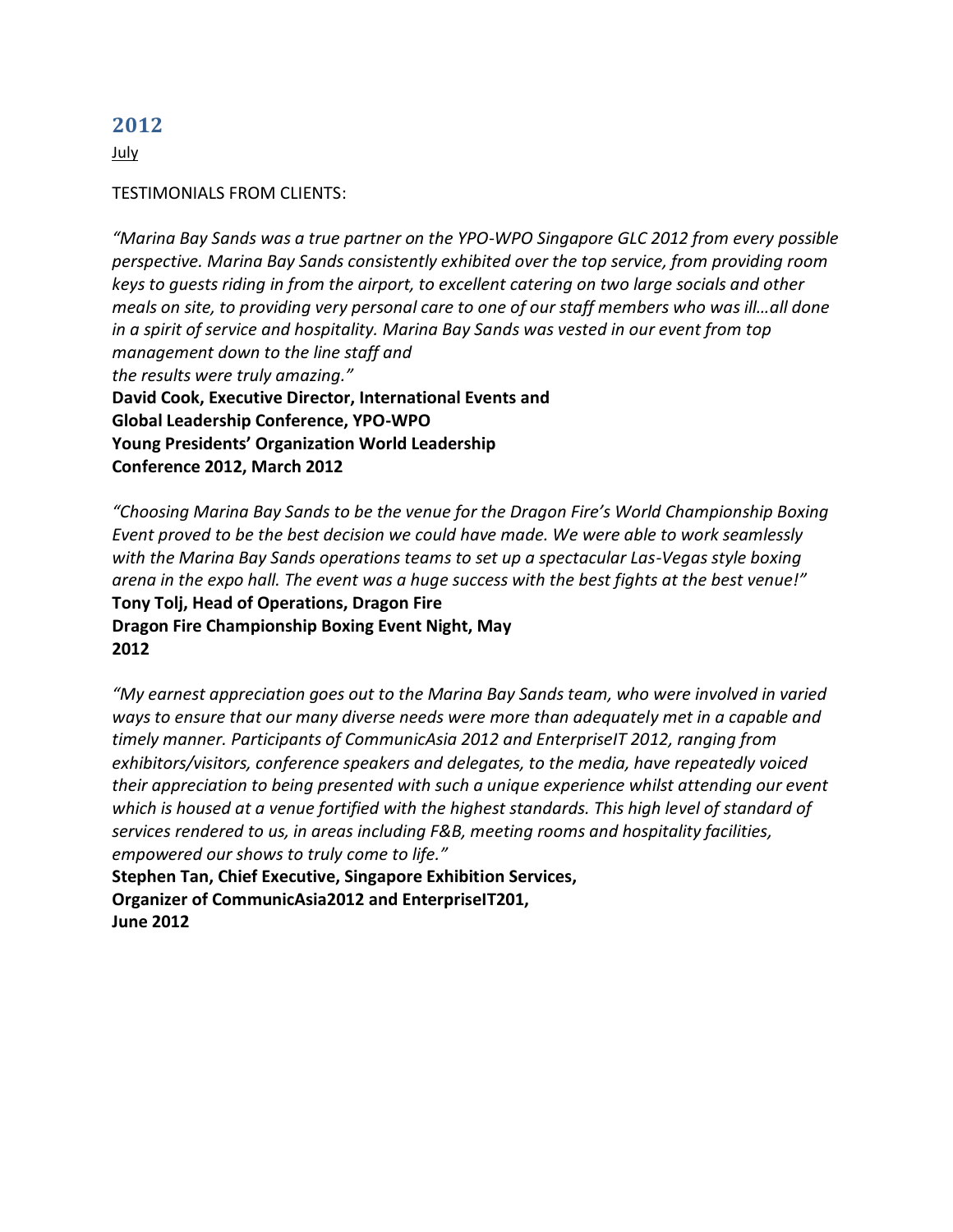February

#### TESTIMONIALS FROM CLIENTS:

*"As new guests to the Marina Bay Sands, we had high expectations of quality service and hospitality. The excellent service provided by the Marina Bay Sands on our recent visit ensured we were not disappointed…To this end, the collaborative efforts of Sales, Banquets, convention services, engineering and IT teams ensured our meeting space, food service and technical requirements were all well-prepared throughout the week…We commend the professional attitude and expertise of everyone."* 

**Dawn Slykhouse President Face To Face Events Inc IEEE 802 Plenary Session, March 2011** 

*"I would like to thank you for having us for the 67th IATA AGM and World Air Transport Summit at the beautiful Marina Bay Sands Hotel and Expo and Convention Center. The location certainly added a cutting-edge background to proceedings. Your staff 's dedication and professionalism was highly appreciated and greatly contributed to a successful couple of days."*  **Giovanni Bisignani, Director General and CEO IATA, 67th IATA AGM, June 2011** 

*"True to your word, Marina Bay Sands has outdone itself! It is very rare to find such high standards of sincerity and trust-worthiness in the world of business today…Your team has shown tremendous adaptability, flexibility, lateral thinking and willingness to innovate to overcome the challenges posed by the physical constraints of the venue and the occasional outrageous demands from SES…Sound bites from our exhibitors have them expressing their satisfaction with the new venue and visitors seem to stay longer on the show floor. In many ways, Marina Bay Sands has contributed to new benchmarks being set by CommunicAsia 2011 and I could not envision a better start to our partnership".* 

**Stephen Tan, Chief Executive, Singapore Exhibition Services Communicasia 2011, June 2011**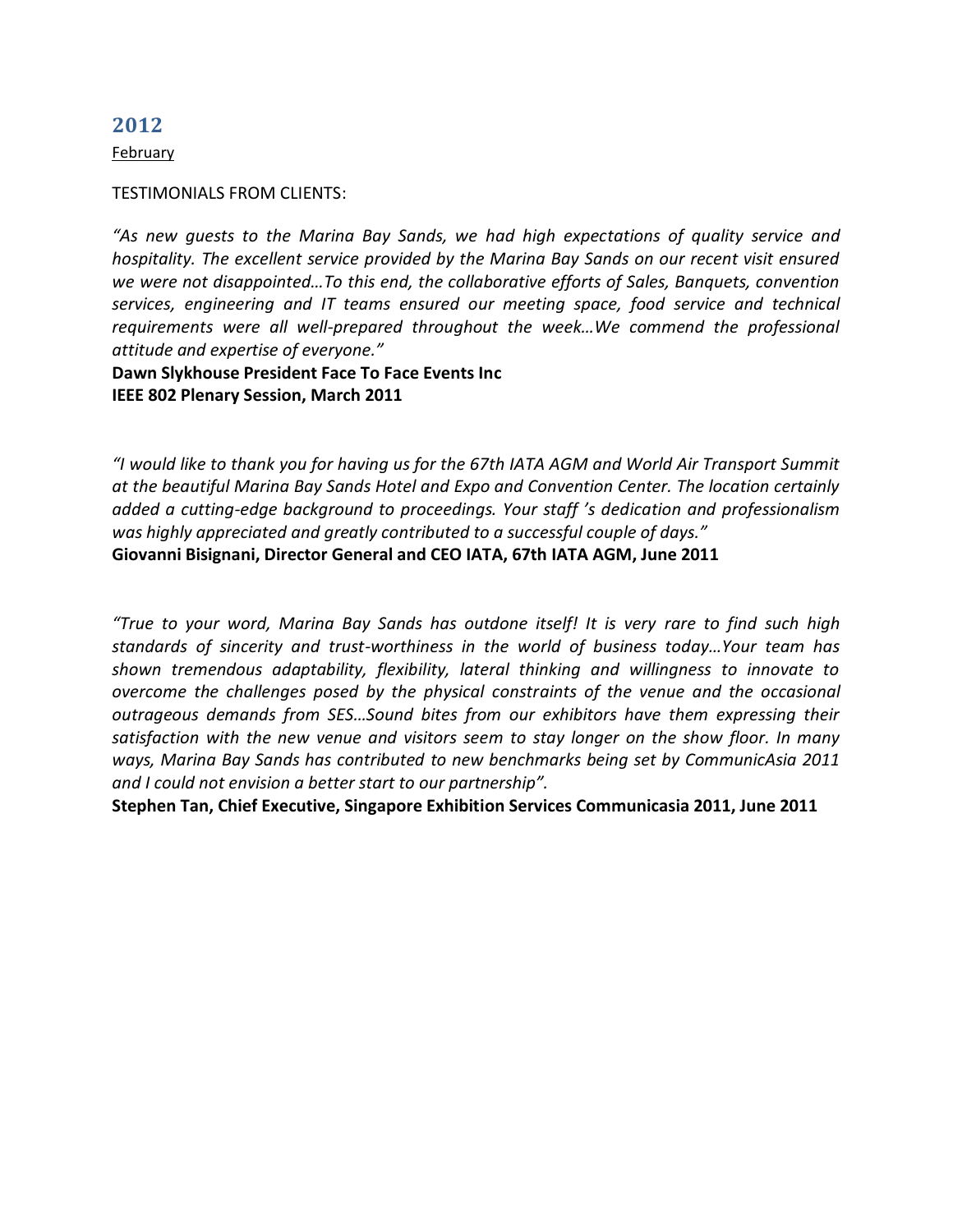December

#### TESTIMONIALS FROM CLIENTS:

*"I would like to thank you for having us for the 67th IATA AGM and World Air Transport Summit at the beautiful Marina Bay Sands Hotel and Expo and Convention Center. The location certainly added a cutting-edge background to proceedings. Your staff's dedication and professionalism was highly appreciated and greatly contributed to a successful couple of days."*

# **Testimonial from Giovanni Bisignani, Director General and CEO IATA | 67th IATA AGM, 5-7 June 2011**

*"In the course of preparations months prior to the opening of the fair and throughout the fiveday fair event itself, Jonathan Sim's (Senior Exhibition Manager) professional experience, confidence and coordination proved vital to our daily running of the fair which, with 129 exhibitor booths, established exhibiting art galleries from all across Asia, high-value art exhibits amounting in the millions, a VIP lounge, VIP operations and international visitors, is a largescale event with extensive technical and logistical requirements. It has been an absolute professional and personal pleasure working with Jonathan. He was an integral part of our operations team and we would very much appreciate having Jonathan posted as the account manager on subsequent editions of Art Stage Singapore."*

**Nadia NG (Ms.) Senior Manager, Exhibitors & Special Projects , Art Stage Singapore Pte Ltd | Artstage 2011 , 12-16 Jan 2011**

*"As new guests to the Marina Bay Sands, we had high expectations of quality service and hospitality. The excellent service provided by the Marina Bay Sands on our recent visit ensured we were not disappointed… To this end, the collaborative efforts of Sales, Banquets, convention services, engineering and IT teams ensured our meeting space, food service and technical requirements were all well-prepared throughout the week…We commend the professional attitude and expertise of everyone."*

**Dawn Slykhouse President Face-to-face Events Inc IEEE 802 Plenary Session March 2011**

*"True to your word, Marina Bay Sands has outdone itself! It is very rare to find such high standards of sincerity and trust-worthiness in the world of business today…Your team has shown tremendous*

*adaptability, flexibility, lateral thinking and willingness to innovate to overcome the challenges posed by the physical constraints of the venue and the occasional outrageous demands from SES…Sound bites from our exhibitors have them expressing their satisfaction with the new venue and visitors seem to stay longer on the show floor. In many ways, Marina Bay Sands has contributed to new benchmarks being set by CommunicAsia2011 and I could not envision a better start to our partnership."*

**Stephen Tan, Chief Executive, Singapore Exhibition Services**